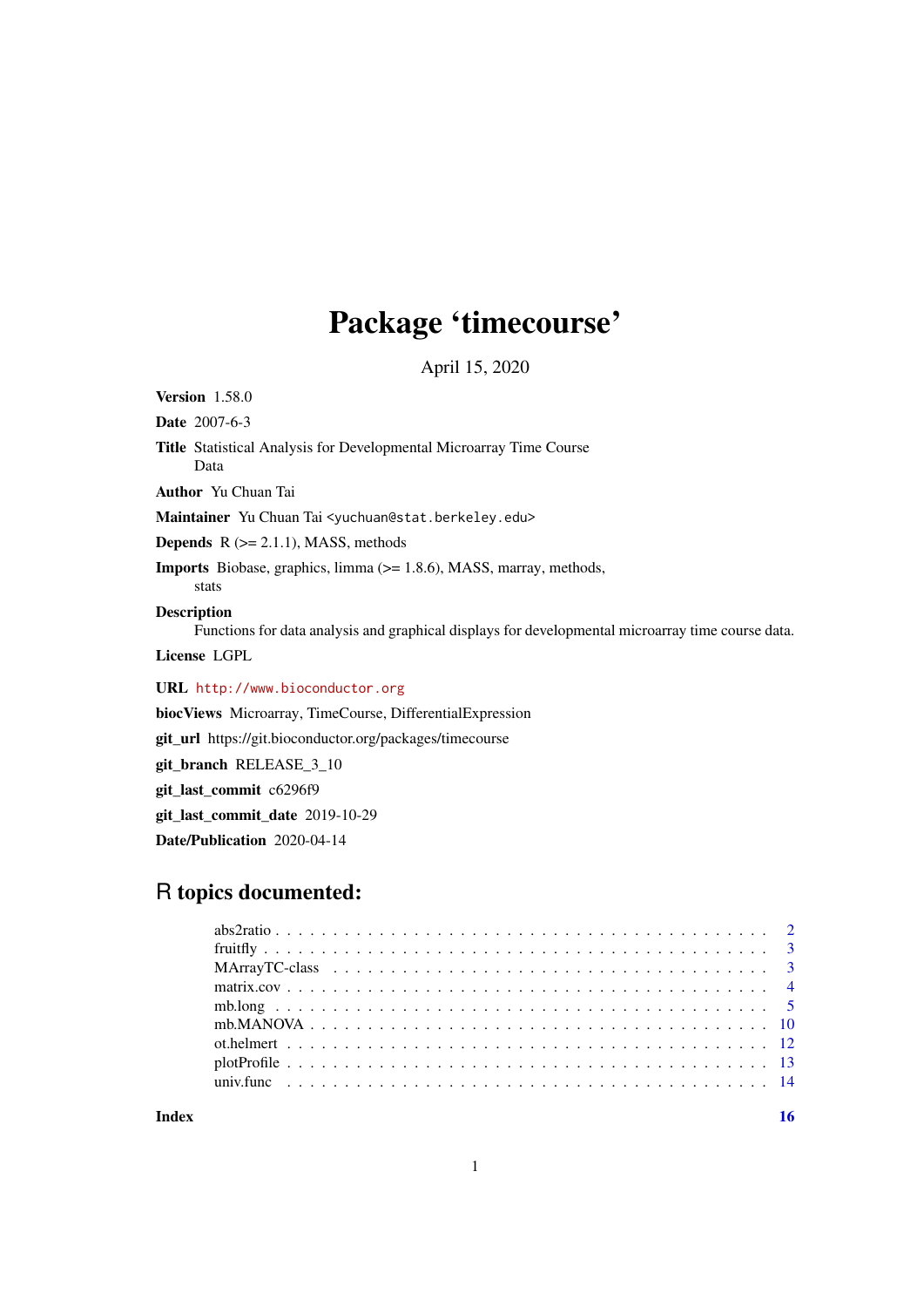<span id="page-1-0"></span>

# Description

For a single gene, computes the log ratios between time courses from two paired biological conditions.

## Usage

abs2ratio(x, mn, k, c.grp, reference)

# Arguments

| $\boldsymbol{\mathsf{x}}$ | a numeric vector giving the log-values of a gene with two paired biological<br>conditions, sorted in ascending order by biological condition, replicate, and time<br>groups. |
|---------------------------|------------------------------------------------------------------------------------------------------------------------------------------------------------------------------|
| mn                        | a numeric matrix giving the sample sizes for the two biological conditions.                                                                                                  |
| k                         | a positive integer giving the number of time points.                                                                                                                         |
| c.grp                     | an numeric or character vector with length equals to that of x, giving the biolog-<br>ical condition group for each element of x.                                            |
| reference                 | a numeric value or character assigning the reference biological condition.                                                                                                   |

# Details

This function is for internal use only and is not to be called by the user.

## Value

a numeric vector containing log-ratios between two paired biological conditions.

# Author(s)

Yu Chuan Tai <yuchuan@stat.berkeley.edu>

# See Also

[mb.paired](#page-4-1).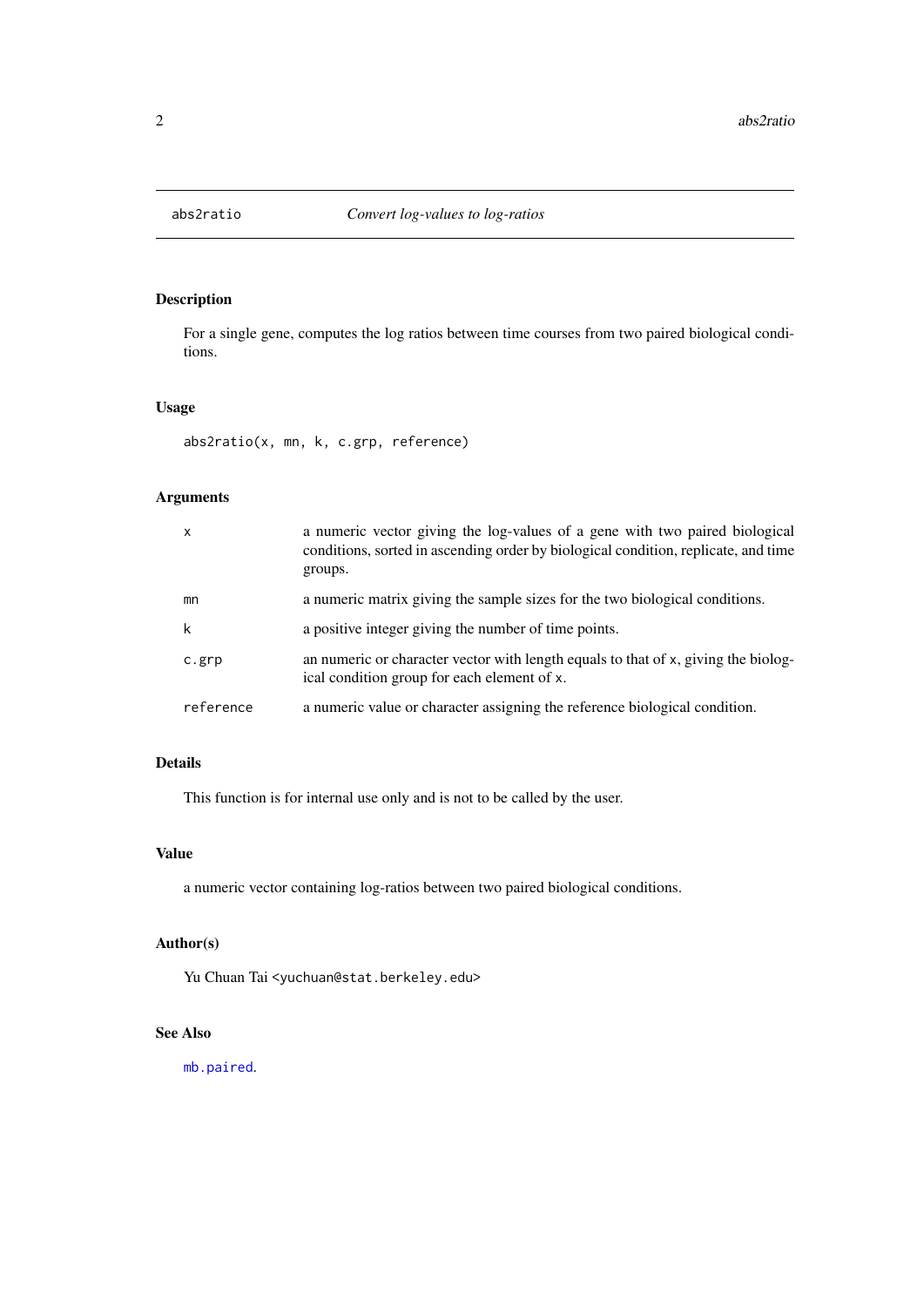<span id="page-2-0"></span>

#### Description

This is a subset of the Drosophila microarray time course data in Tomancak et al. (2002).

## Usage

data(fruitfly)

#### Format

A matrix of  $log_2$  gene expression values for 2000 probesets.

#### Source

Tomancak et al. (2002) *Systematic determination of patterns of gene expression during Drosophila embryogenesis.* Genome Biology 2002, 3:research0088.1-0088.14 [http://genomebiology.com/](http://genomebiology.com/2002/3/12/research/0088.1) [2002/3/12/research/0088.1](http://genomebiology.com/2002/3/12/research/0088.1) The complete dataset can be downloaded from the following website <http://www.fruitfly.org/cgi-bin/ex/insitu.pl>

MArrayTC-class *Microarray Time Course Object- class*

## Description

A list-based class for storing the analysis results from the multivariate empirical Bayes models of differential expression for longitudinal replicated developmental microarray time course data. Objects are normally created by [mb.long](#page-4-2) and [mb.MANOVA](#page-9-1).

#### Slots/Components

MArrayTC objects do not contain any slots (apart from .Data) but they should contain the following list components:

M: input matrix of log-ratios or log-values of expression for a series of microarrays.

Objects may also contain the following optional components:

prop: numeric value giving the proportion of differentially expressed genes.

nu: numeric value containing the estimated amount of moderation.

Lambda: the estimated Lambda.

Lambda1: the estimated Lambda1.

eta: the estimated prior scale parameter.

alpha: the estimated common mean of the expected time course vector under the null.

alpha.d: the estimated condition-specific means of the expected time course vectors under the alternative.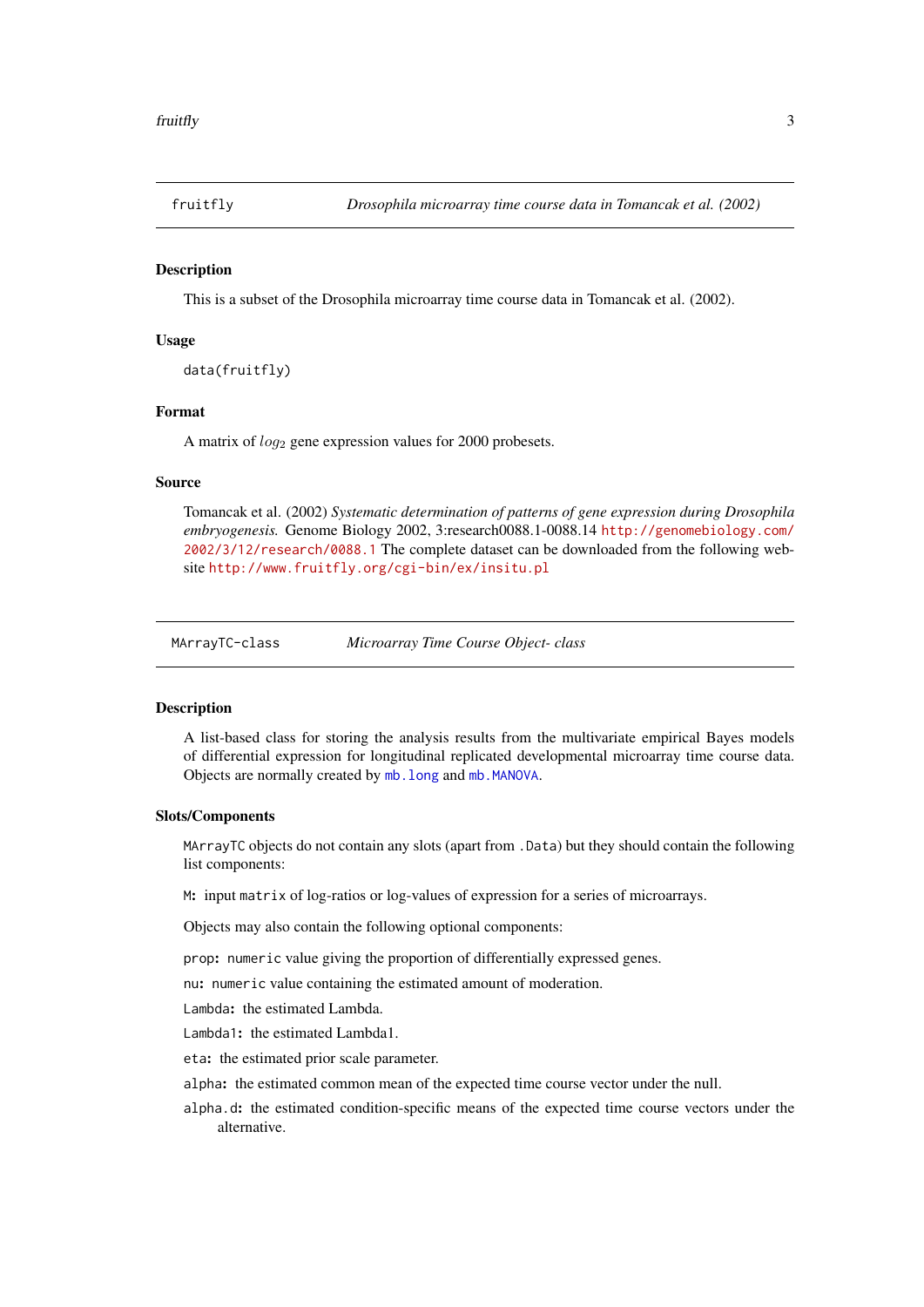- <span id="page-3-0"></span>beta: the estimated scale parameter for the common covariance matrix of the common expected time course vector under the null.
- beta.d: the estimated condition-specific scale parameters for the common covariance matrix of the expected time course vectors under the alternative.
- percent: numeric matrix containing the percent of moderation corresponding to each sample size for the longitudinal one- and two- sample problems.
- size: numeric vector or matrix containing the sample sizes for all genes corresponding to different biological conditions, when the latter are sorted in ascending order.
- con.group: numeric or character vector giving the biological condition group of each array. The  $i<sub>t</sub>h$  element of con.group corresponds to the biological condition of the  $i<sub>t</sub>h$  column of M.
- rep. group: numeric or character vector giving the replicate group of each array. The  $i<sub>t</sub>h$  element of rep. group corresponds to the replicate of the  $i<sub>t</sub>h$  column of M.
- time.group: numeric vector giving the time group of each array. The  $i<sub>t</sub>h$  element of time.group corresponds to the time of the  $i<sub>t</sub>h$  column of M.
- HotellingT2: numeric vector giving the  $\tilde{T}^2$  statistics of differential expression.
- MB: numeric vector giving the MB-statistics of differential expression.
- pos. HotellingT2: numeric vector whose  $i<sub>t</sub>h$  element corresponds to the index of the gene with ranking  $i$  in HotellingT2.
- pos. MB: numeric vector whose  $i<sub>t</sub>h$  element corresponds to the index of the gene with ranking i in MB.

geneNames: character vector giving gene names.

descriptions: character vector giving gene descriptions.

# **Methods**

MArrayTC extends the [LargeDataObject](#page-0-0) class in package limma, and inherits a show method from there.

The function plotProfile takes MArrayTC as the input argument.

#### Author(s)

Yu Chuan Tai <yuchuan@stat.berkeley.edu>

matrix.cov *Covariance*

#### Description

For a single gene, computes the transformed or untransformed sample covariance matrix if one biological condition, or pooled sample covariance matrix if two or more biological conditions.

## Usage

```
matrix.cov(x, k, trans = TRUE, c.grp = NULL, use = "complete.obs")
```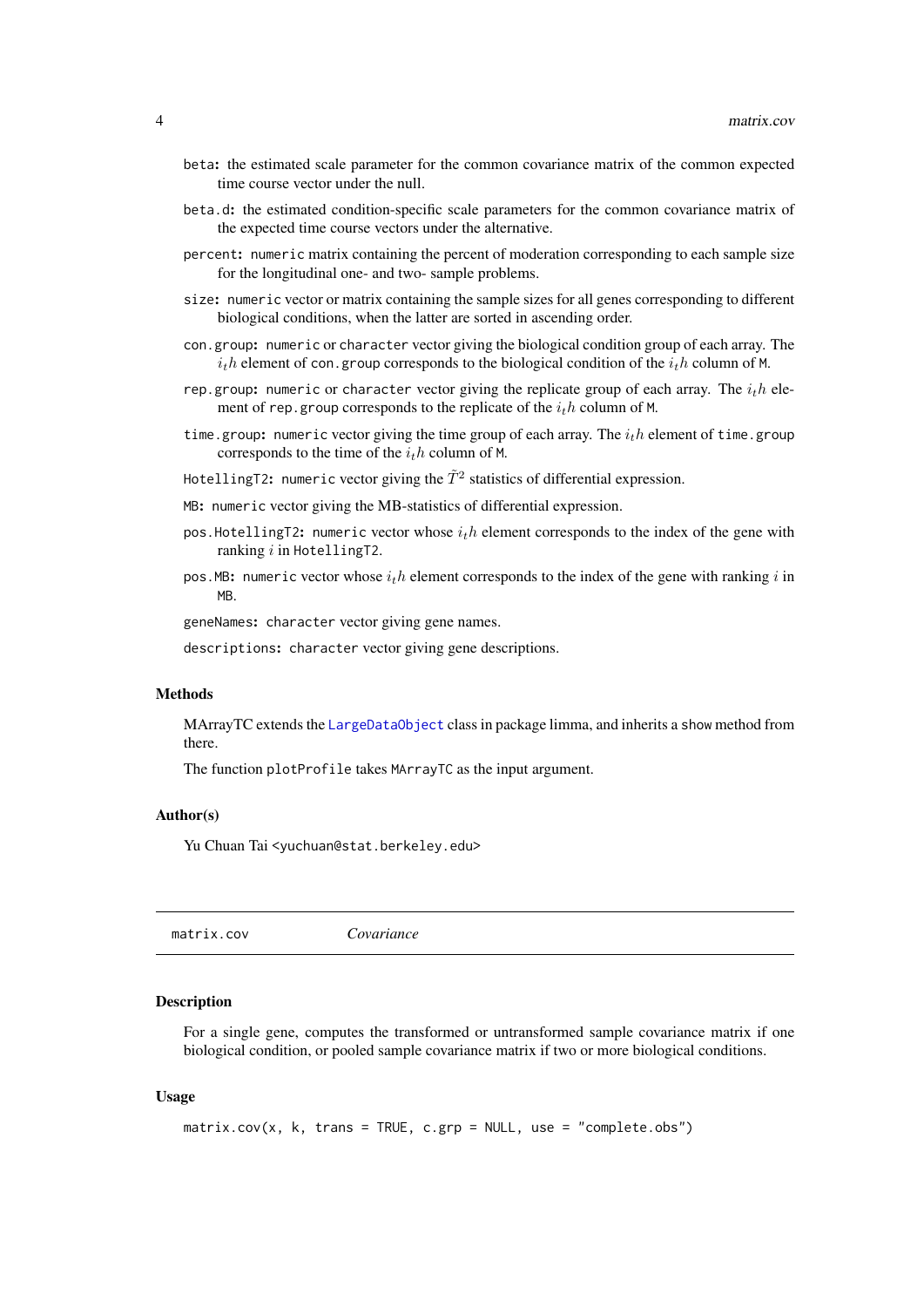#### <span id="page-4-0"></span>mb.long 5

# Arguments

| $\mathsf{x}$ | a numeric vector giving the log-ratios or log-values for a gene, sorted in ascend-<br>ing order by biological condition, replicate, and time groups. |
|--------------|------------------------------------------------------------------------------------------------------------------------------------------------------|
| k            | a positive integer giving the number of time points.                                                                                                 |
| trans        | logical. Should the Helmert transformation be performed?                                                                                             |
| c.grp        | a numeric vector corresponding to the biological condition group for each ele-<br>ment of x.                                                         |
| use          | character. The same as the use in stats function cov. The default uses complete<br>observations.                                                     |

## Details

This function is for internal use only and is not to be called by the user.

## Value

A numeric matrix.

#### Author(s)

Yu Chuan Tai <yuchuan@stat.berkeley.edu>

#### References

Becker, R. A., Chambers, J. M. and Wilks, A. R. (1988) *The New S Language*. Wadsworth & Brooks/Cole.

#### See Also

[cov](#page-0-0), [ot.helmert](#page-11-1).

<span id="page-4-2"></span>mb.long *Multivariate Empirical Bayes Statistics for Longitudinal Replicated Developmental Microarray Time Course Data*

## <span id="page-4-1"></span>Description

Computes the  $\tilde{T}^2$  statistics and/or the MB-statistics of differential expression for longitudinal replicated developmental microarray time course data by multivariate empirical Bayes shrinkage of gene-specific sample variance-covariance matrices towards a common matrix.

## Usage

```
mb.long(object, method = c("1D", "paired", "2D"), type = c("none", "robust"),
times, reps, prior.df = NULL, prior.COV = NULL,
prior.eta = NULL, condition.grp = NULL, rep.grp = NULL, time.grp = NULL,
one.sample = FALSE, ref = NULL, p = 0.02, out.t = FALSE,
tuning = 1.345, HotellingT2.only=TRUE)
```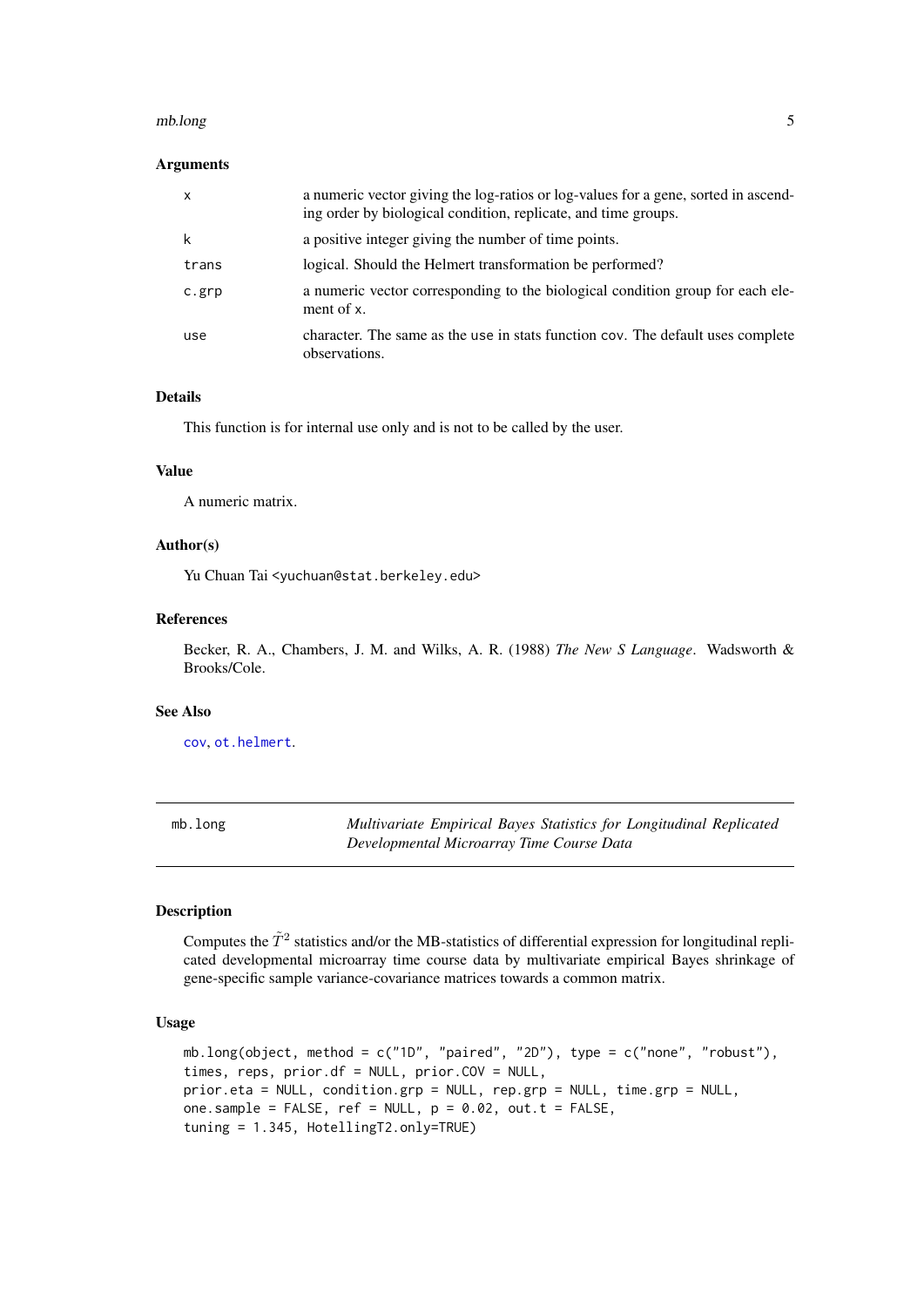# Arguments

| object           | Required. An object of class matrix, MAList, marrayNorm, or ExpressionSet<br>containing log-ratios or log-values of expression for a series of microarrays.                                                                                                                                                                                                                                                                                                                                                                                                                                           |
|------------------|-------------------------------------------------------------------------------------------------------------------------------------------------------------------------------------------------------------------------------------------------------------------------------------------------------------------------------------------------------------------------------------------------------------------------------------------------------------------------------------------------------------------------------------------------------------------------------------------------------|
| method           | a character string, "1D" for the one-sample case where genes of interest are<br>those which change over time, "paired" for the one-sample case where genes<br>of interest are those whose expected temporal profiles do not stay 0, for example,<br>cDNA microarrays, or the paired two-sample case where genes of interest are<br>those with different expected temporal profiles across 2 biological conditions,<br>"2D" for the independent two-sample case where genes of interest are those with<br>different expected temporal profiles across 2 biological conditions. The default<br>is "1D". |
| type             | a character string, indicating whether possible outliers should be down-weighted.                                                                                                                                                                                                                                                                                                                                                                                                                                                                                                                     |
| times            | Required. A positive integer giving the number of time points.                                                                                                                                                                                                                                                                                                                                                                                                                                                                                                                                        |
| reps             | Required. A numeric vector or matrix corresponding to the sample sizes for<br>all genes across different biological conditions, when biological conditions are<br>sorted in ascending order. If a matrix, rows represent genes while columns rep-<br>resent biological conditions.                                                                                                                                                                                                                                                                                                                    |
| prior.df         | an optional positive value giving the degrees of moderation.                                                                                                                                                                                                                                                                                                                                                                                                                                                                                                                                          |
| prior.COV        | an optional numeric matrix giving the common covariance matrix to which the<br>gene-specific sample covariances are smoothed toward.                                                                                                                                                                                                                                                                                                                                                                                                                                                                  |
| prior.eta        | an optional numeric value giving the scale parameter for the covariance matrix<br>for the expected time course profile.                                                                                                                                                                                                                                                                                                                                                                                                                                                                               |
| condition.grp    | a numeric or character vector with length equals to the number of arrays, assign-<br>ing the biological condition group of each array. Required if method=2D.                                                                                                                                                                                                                                                                                                                                                                                                                                         |
| rep.grp          | an optional numeric or character vector with length equals to the number of<br>arrays, assigning the replicate group of each array.                                                                                                                                                                                                                                                                                                                                                                                                                                                                   |
| time.grp         | an optional numeric vector with length equals to the number of arrays, assigning<br>the time point group of each array.                                                                                                                                                                                                                                                                                                                                                                                                                                                                               |
| one.sample       | Is it a one-sample problem? Only specify this argument when method=paired.<br>The default is FALSE which means it is a paired two-sample problem.                                                                                                                                                                                                                                                                                                                                                                                                                                                     |
| ref              | an optional numeric value or character specifying the name of reference bio-<br>logical condition. The default uses the first element of condition.grp. Only<br>specify this argument when method=paired and one. sample is FALSE.                                                                                                                                                                                                                                                                                                                                                                    |
| р                | a numeric value between 0 and 1, assumed proportion of genes which are differ-<br>entially expressed.                                                                                                                                                                                                                                                                                                                                                                                                                                                                                                 |
| out.t            | logical. Should the moderated multivariate t-statistics be outputed? The default<br>is FALSE.                                                                                                                                                                                                                                                                                                                                                                                                                                                                                                         |
| tuning           | the tuning constant for the Huber weight function with a default 1.345.                                                                                                                                                                                                                                                                                                                                                                                                                                                                                                                               |
| HotellingT2.only |                                                                                                                                                                                                                                                                                                                                                                                                                                                                                                                                                                                                       |
|                  | logical. Should only the HotellingT2 statistics be outputed? This should be set<br>as TRUE (default) when the sample $size(s)$ are the same across genes, in order to<br>reduce computational time.                                                                                                                                                                                                                                                                                                                                                                                                   |

# Details

This function implements the multivariate empirical Bayes statistics described in Tai and Speed (2004), to rank genes in the order of interest from longitudinal replicated developmental microarray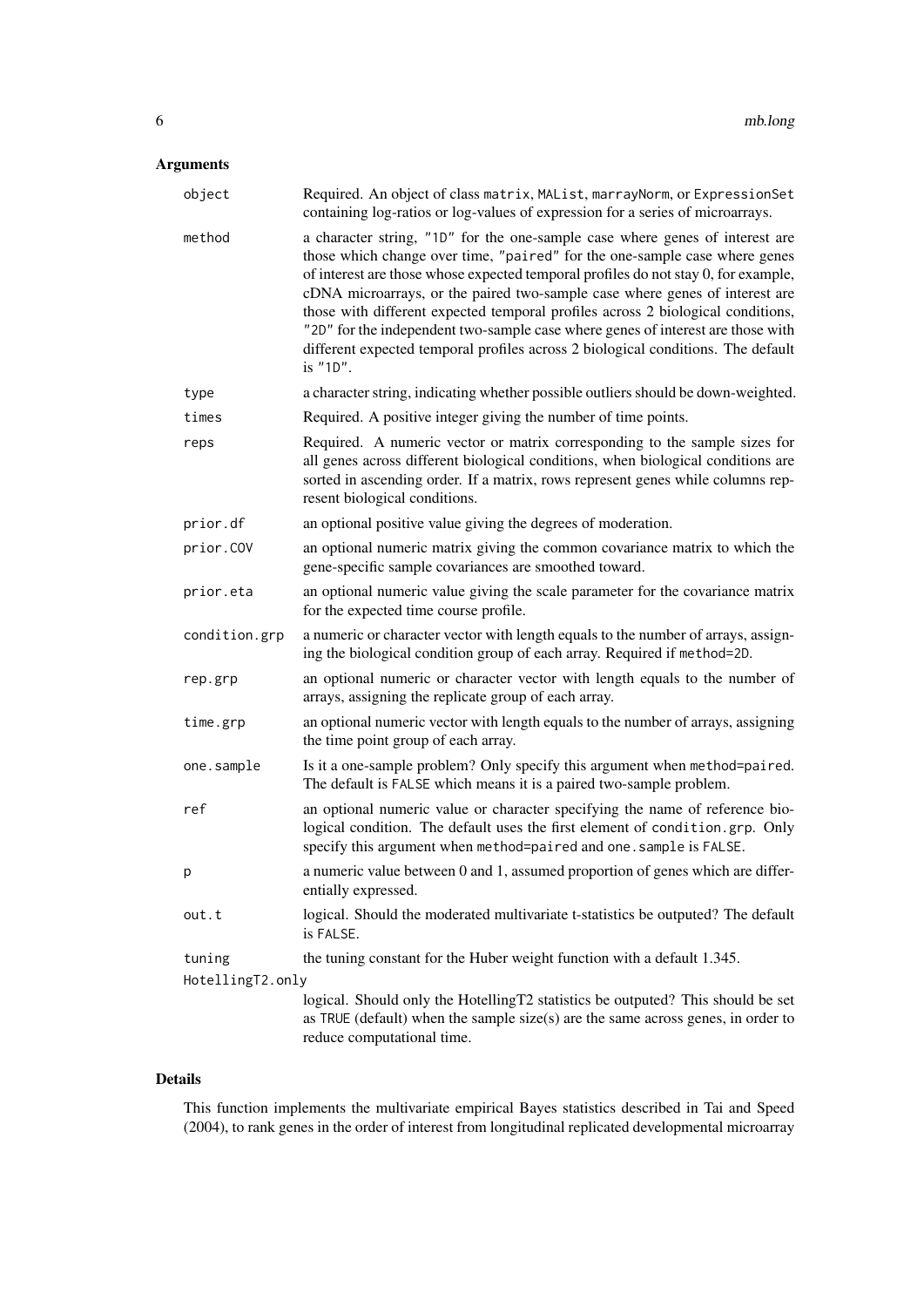#### mb.long 7

time course experiments. It calls one of the following functions, depending on which method is used: mb.1D, mb.paired, and mb.2D.

The arguments condition.grp, rep.grp, and time.grp, if specified, should have lengths equal to the number of arrays. The  $i<sub>t</sub>h$  elements of these three arguments should correspond to the biological condition, replicate, and time for the  $i<sub>t</sub>h$  column (array) in the expression value matrix of the input object, respectively. The default assumes the columns of M are in the ascending order of condition.grp first, and then rep.grp, and finally time.grp.

Arguments one.sample and ref are for method=paired only.

When type=robust, the numerator of the  $\tilde{T}^2$  statistic is calculated using the weighted average time course vector(s), where the weight at each data point is determined using Huber's weight function with the default tuning constant 1.345.

Warning: When there are only 2 replicates within conditions, type="robust" produces the same rankings as type="none" since there is no consensus on gene expression values. Check the output weights for these outliers.

## Value

Object of MArrayTC.

#### Author(s)

Yu Chuan Tai <yuchuan@stat.berkeley.edu>

#### References

Yu Chuan Tai and Terence P. Speed (2006). A multivariate empirical Bayes statistic for replicated microarray time course data. Annals of Statistics 34(5):2387-2412.

Yu Chuan Tai and Terence P. Speed (2005). Statistical analysis of microarray time course data. In: DNA Microarrays, U. Nuber (ed.), BIOS Scientific Publishers Limited, Taylor & Francis, 4 Park Square, Milton Park, Abingdon OX14 4RN, Chapter 20.

P. J. Huber (2004). Robust Statistics. *Wiley series in probability and mathematical statistics*.

#### See Also

timecourse Vignette.

#### Examples

```
data(fruitfly)
colnames(fruitfly) ## check if arrays are arranged in the default order
gnames <- rownames(fruitfly)
assay <- rep(c("A", "B", "C"), each = 12)time.grp \leq rep(c(1:12), 3)
size <- rep(3, nrow(fruitfly))
out1 <- mb.long(fruitfly, times=12, reps=size, rep.grp = assay, time.grp = time.grp)
summary(out1)
```
plotProfile(out1, type="b", gnames=gnames, legloc=c(2,15), pch=c("A","B","C"), xlab="Hour")

```
## Simulate gene expression data
## Note: this simulation is for demonstration purpose only,
## and does not necessarily reflect the real
## features of longitudinal time course data
```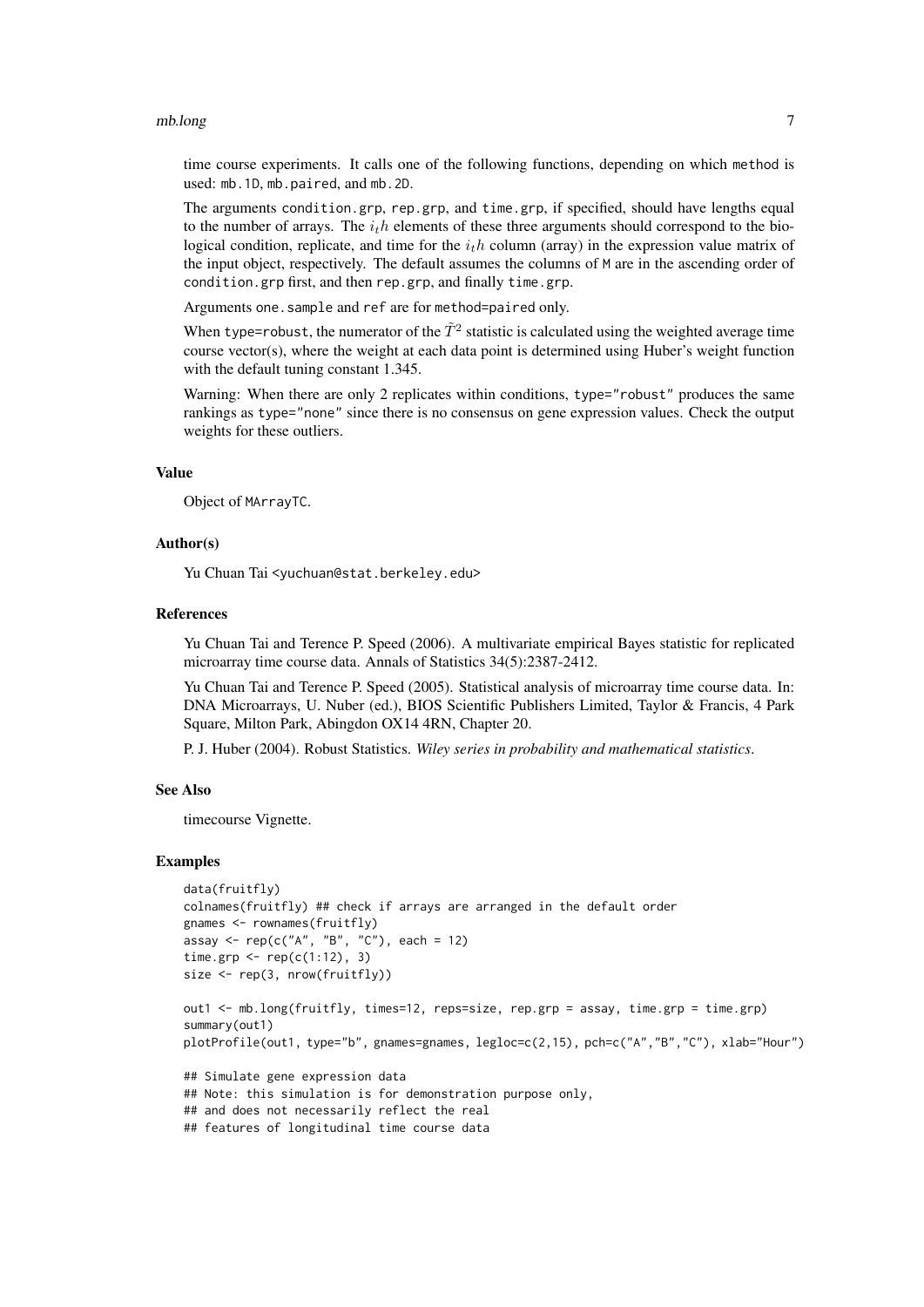```
## one biological condition, 5 time points, 3 replicates
## 500 genes, 10 genes change over time
SS <- matrix(c( 0.01, -0.0008, -0.003, 0.007, 0.002,-0.0008, 0.02, 0.002, -0.0004, -0.001,-0.003, 0.002, 0.03, -0.0054, -0.009,0.007, -0.0004, -0.00538, 0.02, 0.0008,
                 0.002, -0.001, -0.009, 0.0008, 0.07), ncol=5)
sim.Sigma <- function()
{
  S \leq matrix(rep(0,25), ncol=5)
   x \le - mvrnorm(n=10, mu=rep(0,5), Sigma=10*SS)
  for(i in 1:10)
      S <- S+crossprod(t(x[i,]))
   solve(S)
}
sim.data1 \leq function(x, index=1){
   mu \le - rep(runif(1,8,x[1]),5)if(indx==1) res <- as.numeric(t(mvrnorm(n=3, mu=mu+rnorm(5,sd=4), Sigma=sim.Sigma())))
  if(indx==0) res <- as.numeric(t(mvrnorm(n=3, mu=mu, Sigma=sim.Sigma())))
   res
}
M1 <- matrix(rep(14,500*15), ncol=15)
M1[1:10,] <- t(apply(M1[1:10,],1,sim.data1))
M1[11:500,] <- t(apply(M1[11:500,],1,sim.data1, 0))
## Which genes are nonconstant?
MB.1D1 <- mb.long(M1, times=5, reps=rep(3, 500))
MB.1D1$percent # check the percent of moderation
plotProfile(MB.1D1,type="b") # plots the no. 1 gene
plotProfile(MB.1D1,type="b",ranking=10) # plots the no. 10 gene
genenames <- as.character(1:500)
plotProfile(MB.1D1, type="b", gid="8", gnames=genenames) #plots the gene with ID "8"
##
MB.1D1.r <- mb.long(M1, type="r", times=5, reps=rep(3, 500))
plotProfile(MB.1D1.r,type="b",gnames=genenames)
plotProfile(MB.1D1.r,type="b", gid="1", gnames=genenames) #plots the gene with ID "1"
## assign the following labellings to columns of M1
## which is actually the same as the default
## Not Run
trt <- rep("wildtype", 15)
assay <- rep(c("A","B","C"), rep(5,3))
time.grp <- rep(c(0, 1, 3, 4, 6), 3)## MB.1D2 should give the same results as MB.1D1
#MB.1D2 <- mb.long(M1, times=5, reps=rep(3, 500), condition.grp = trt, rep.grp = assay,
#time.grp=time.grp)
```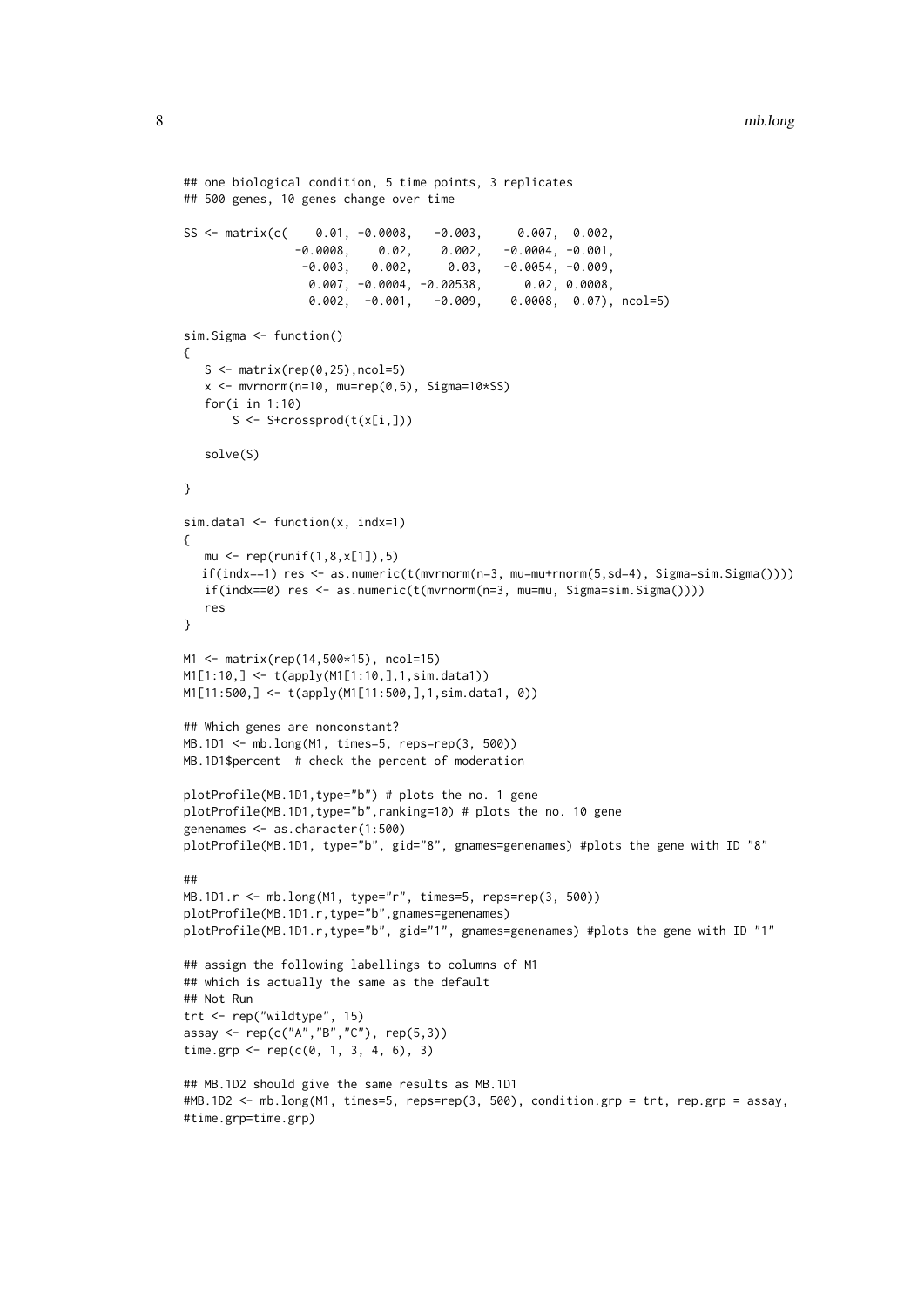```
## suppose now the replicates are in this order instead
assay <- rep(c("A", "C", "B"), rep(5,3))## then
MB.1D3 <- mb.long(M1, times=5, reps=rep(3, 500), condition.grp = trt, rep.grp = assay, time.grp=time.grp)
MB.1D3$rep.group #check the replicate and time group
MB.1D3$time.group
## Now let's simulate another dataset with two biological conditions
## 500 genes also, 10 of them have different expected time course profiles
## between these two biological conditions
## 3 replicates, 5 time points for each condition
sim.data2 <- function(x, indx=1)
{
   mu \le - rep(runif(1,8,x[1]),5)
   if(indx==1)
    res <- c(as.numeric(t(mvrnorm(n=3, mu=mu+rnorm(5,sd=5), Sigma=sim.Sigma()))),
             as.numeric(t(mvrnorm(n=3, mu=mu+rnorm(5,sd=3.2), Sigma=sim.Sigma()))))
  if(indx==0) res <- as.numeric(t(mvrnorm(n=6, mu=mu+rnorm(5,sd=3), Sigma=sim.Sigma())))
   res
}
M2 <- matrix(rep(14,500*30), ncol=30)
M2[1:10,] <- t(apply(M2[1:10,],1,sim.data2))
M2[11:500,] <- t(apply(M2[11:500,],1,sim.data2, 0))
## assume it is a paired two-sample problem
trt \leq rep(c("wt","mt"), each=15)
assay <- rep(rep(c("1.2.04","2.4.04","3.5.04"),each=5),2)
size <- matrix(3, nrow=500, ncol=2)
MB.paired <- mb.long(M2, method="paired", times=5, reps=size, condition.grp=trt, rep.grp=assay)
MB.paired$con.group # check the condition, replicate and time groups
MB.paired$rep.group
MB.paired$time.group
plotProfile(MB.paired, type="b")
genenames <- as.character(1:500)
plotProfile(MB.paired, gid="12", type="b", gnames=genenames) #plots the gene with ID "12"
### assume it is a unpaired two-sample problem
assay <- rep(c("1.2.04","2.4.04","3.5.04","5.21.04","7.17.04","8.4.04"),each=5)
MB.2D <- mb.long(M2, method="2", times=5, reps=size, condition.grp=trt, rep.grp=assay)
MB.2D$con.group # check the condition, replicate and time groups
MB.2D$rep.group
MB.2D$time.group
plotProfile(MB.2D,type="b", gnames=genenames) # plot the no. 1 gene
## Now let's simulate another dataset with two biological conditions
## 500 genes also, 10 of them have different expected time course profiles
## between these two biological conditions
## the first condition has 3 replicates, while the second condition has 4 replicates,
```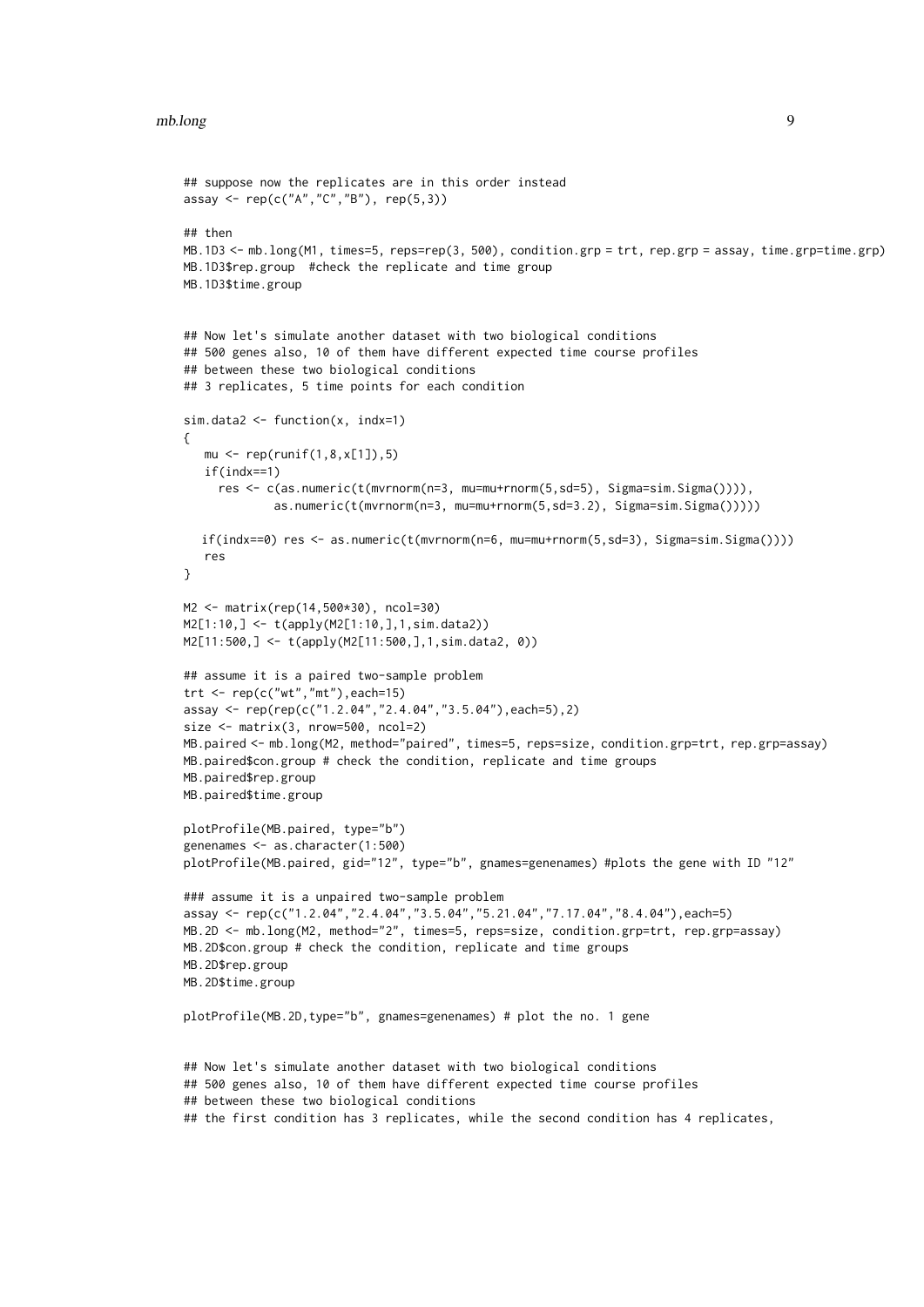```
## 5 time points for each condition
sim.data3 \leq function(x, index=1){
   mu \leftarrow rep(runif(1,8,x[1]),5)if(indx==1)
     res <- c(as.numeric(t(mvrnorm(n=3, mu=mu+rnorm(5,sd=5), Sigma=sim.Sigma()))),
             as.numeric(t(mvrnorm(n=4, mu=mu+rnorm(5,sd=3.2), Sigma=sim.Sigma()))))
  if(indx==0) res <- as.numeric(t(mvrnorm(n=7, mu=mu+rnorm(5,sd=3), Sigma=sim.Sigma())))
   res
}
M3 <- matrix(rep(14,500*35), ncol=35)
M3[1:10,] <- t(apply(M3[1:10,],1,sim.data3))
M3[11:500,] <- t(apply(M3[11:500,],1,sim.data3, 0))
assay <- rep(c("1.2.04","2.4.04","3.5.04","5.21.04","7.17.04","9.10.04","12.1.04"),each=5)
trt <- c(rep(c("wildtype","mutant"),each=15),rep("mutant",5))
## Note that "mutant" < "wildtype", the sample sizes are (4, 3)
size \leq matrix(c(4,3), nrow=500, ncol=2, byrow=TRUE)
MB.2D.2 <- mb.long(M3, method="2", times=5, reps=size, rep.grp=assay, condition.grp=trt)
MB.2D.2$con.group # check the condition, replicate and time groups
MB.2D.2$rep.group
MB.2D.2$time.group
```
plotProfile(MB.2D.2, type="b") # plot the no. 1 gene

<span id="page-9-1"></span>mb.MANOVA *Multivariate Empirical Bayes Analysis of Variance for Longitudinal Replicated Developmental Microarray Time Course Data*

#### Description

Computes the MB-statistics for longitudinal replicated developmental microarray time course data with multiple biological conditions.

#### Usage

```
mb.MANOVA(object, times, D, size, nu = NULL, Lambda = NULL,
beta.d = NULL, beta = NULL, alpha.d = NULL, alpha = NULL,
condition.grp, time.grp = NULL, rep.grp = NULL, p = 0.02)
```
## Arguments

| object | Required. An object of class matrix, MAList, marrayNorm, or ExpressionSet<br>containing log-ratios or log-values of expression for a series of microarrays.                                                                                                 |
|--------|-------------------------------------------------------------------------------------------------------------------------------------------------------------------------------------------------------------------------------------------------------------|
| times  | Required. A positive integer giving the number of time points.                                                                                                                                                                                              |
| D      | Required. A positive integer giving the number of biological conditions. D>1                                                                                                                                                                                |
| size   | Required. A numeric matrix corresponding to the sample sizes for all genes<br>across different biological conditions, when biological conditions are sorted in<br>ascending order. Rows represent genes while columns represent biological con-<br>ditions. |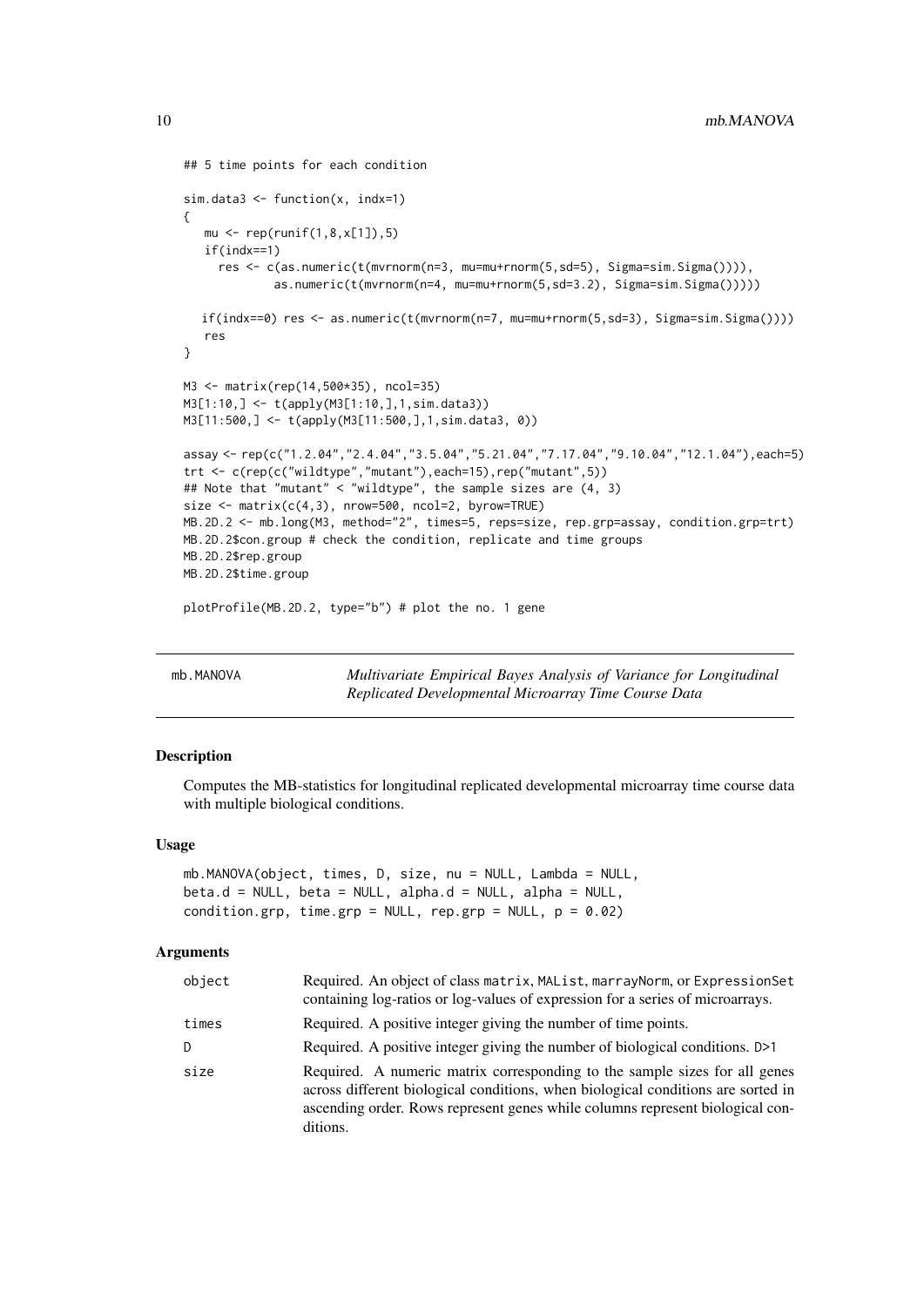| nu            | an optional positive value giving the degrees of moderation for the fully moder-<br>ated Wilks' Lambda.                                                                                   |
|---------------|-------------------------------------------------------------------------------------------------------------------------------------------------------------------------------------------|
| Lambda        | an optional numeric matrix giving the common covariance matrix for the fully<br>moderated Wilks' Lambda.                                                                                  |
| beta.d        | an optional numeric vector of length D giving the condition-specific scale pa-<br>rameters for the common covariance matrix of the expected time course vectors<br>under the alternative. |
| beta          | an optional numeric value giving the scale parameter for the common covariance<br>matrix of the common expected time course vector under the null.                                        |
| alpha.d       | an optional numeric matrix giving the condition-specific means of the expected<br>time course vectors under the alternative.                                                              |
| alpha         | an optional numeric vector of length times giving the common mean of the<br>expected time course vector under the null.                                                                   |
| condition.grp | Required. A numeric or character vector with length equals to the number of<br>arrays, assigning the biological condition group to each array.                                            |
| rep.grp       | an optional numeric or character vector with length equals to the number of<br>arrays, assigning the replicate group to each array.                                                       |
| time.grp      | an optional numeric vector with length equals to the number of arrays, assigning<br>the time point group to each array.                                                                   |
| p             | a numeric value between 0 and 1, assumed proportion of genes which are differ-<br>entially expressed.                                                                                     |

## Details

This function implements the multivariate empirical Bayes Analysis of Variance model for identifying genes with different temporal profiles across multiple biological conditions, as described in Tai (2005).

# Value

Object of MArrayTC.

## Author(s)

Yu Chuan Tai <yuchuan@stat.berkeley.edu>

## References

Yu Chuan Tai (2005). Multivariate empirical Bayes models for replicated microarray time course data. Ph.D. dissertation. Division of Biostatistics, University of California, Berkeley.

Yu Chuan Tai and Terence P. Speed (2005). Statistical analysis of microarray time course data. In: DNA Microarrays, U. Nuber (ed.), BIOS Scientific Publishers Limited, Taylor & Francis, 4 Park Square, Milton Park, Abingdon OX14 4RN, Chapter 20.

# See Also

timecourse Vignette.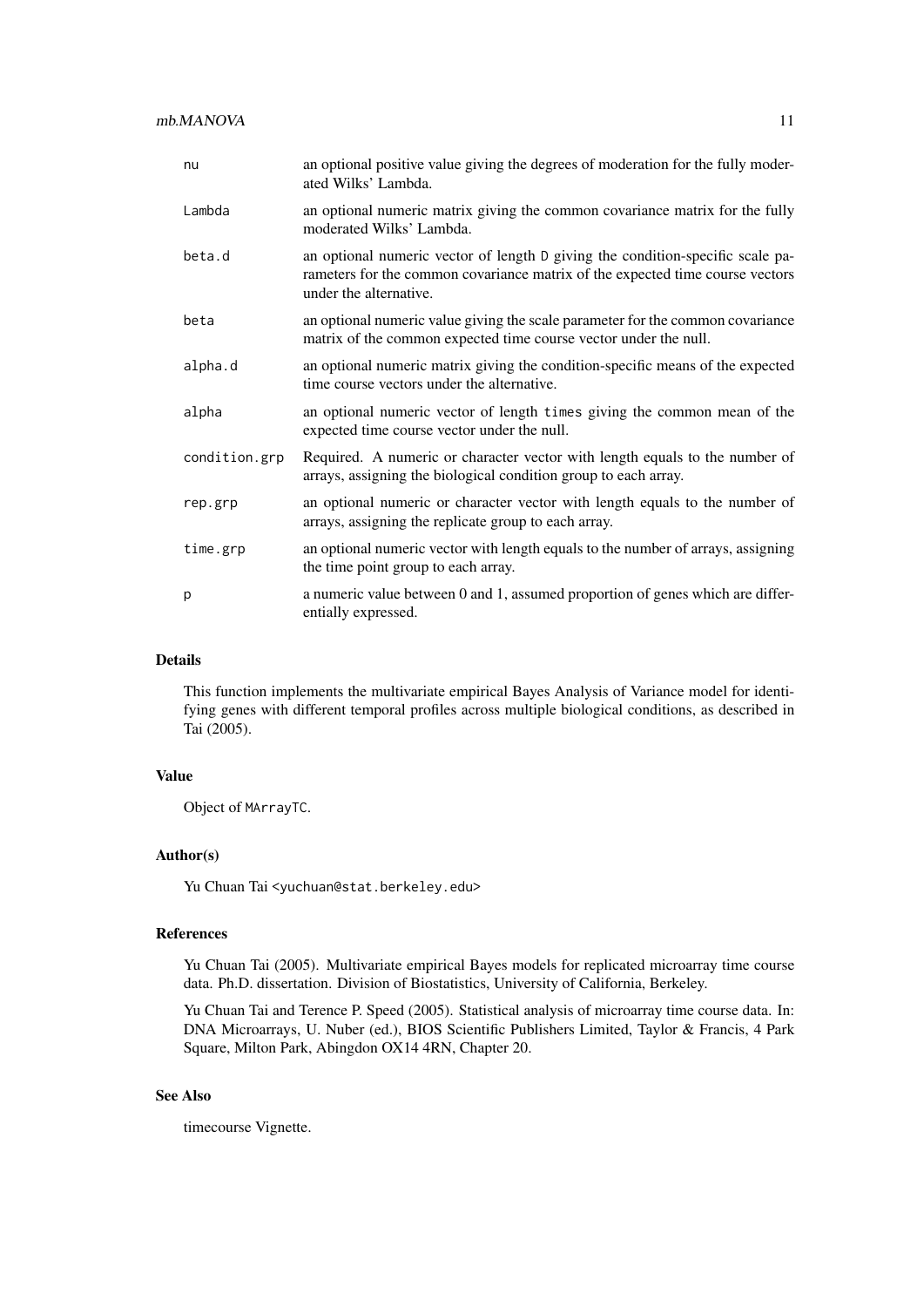#### <span id="page-11-0"></span>Examples

```
SS <- matrix(c( 0.01, -0.0008, -0.003, 0.007, 0.002,
                -0.0008, 0.02, 0.002, -0.0004, -0.001,-0.003, 0.002, 0.03, -0.0054, -0.009,0.007, -0.0004, -0.00538, 0.02, 0.0008,
                  0.002, -0.001, -0.009, 0.0008, 0.07), ncol=5)
sim.Sigma <- function()
{
   S \leq matrix(rep(0,25), ncol=5)
   x \le - mvrnorm(n=10, mu=rep(0,5), Sigma=10*SS)
   for(i in 1:10)
       S <- S+crossprod(t(x[i,]))
   solve(S)
}
## Now let's simulate a dataset with three biological conditions
## 500 genes in total, 10 of them have different expected time course profiles
## across biological conditions
## the first condition has 3 replicates, while the second condition has 4 replicates,
## and the third condition has 2 replicates. 5 time points for each condition.
sim.data \leftarrow function(x, index=1){
   mu \leftarrow rep(runif(1,8,x[1]),5)if(indx==1)
     res <- c(as.numeric(t(mvrnorm(n=3, mu=mu+rnorm(5,sd=5), Sigma=sim.Sigma()))),
             as.numeric(t(mvrnorm(n=4, mu=mu+rnorm(5,sd=3.2), Sigma=sim.Sigma()))),
             as.numeric(t(mvrnorm(n=2, mu=mu+rnorm(5,sd=2), Sigma=sim.Sigma()))))
  if(indx==0) res <- as.numeric(t(mvrnorm(n=9, mu=mu+rnorm(5,sd=3), Sigma=sim.Sigma())))
   res
}
M <- matrix(rep(14,500*45), ncol=45)
M[1:10,] <- t(apply(M[1:10,],1,sim.data))
M[11:500,] <- t(apply(M[11:500,],1,sim.data, 0))
assay <- rep(c("1.2.04","2.4.04","3.5.04","5.21.04","7.17.04","9.10.04","12.1.04","1.2.05","4.1.05"),each=5)
trt <- c(rep(c("wildtype","mutant1"),each=15),rep("mutant1",5), rep("mutant2", 10))
# Caution: since "mutant1" < "mutant2" < "wildtype", the sample sizes should be in the order of 4,2,3,
# but NOT 3,4,2.
size \leq matrix(c(4,2,3), byrow=TRUE, nrow=500, ncol=3)
MB.multi <- mb.MANOVA(M, times=5, D=3, size=size, rep.grp=assay, condition.grp=trt)
plotProfile(MB.multi, stats="MB", type="b") # plots the no. 1 gene
```
<span id="page-11-1"></span>ot.helmert *Helmert orthogonal transformation*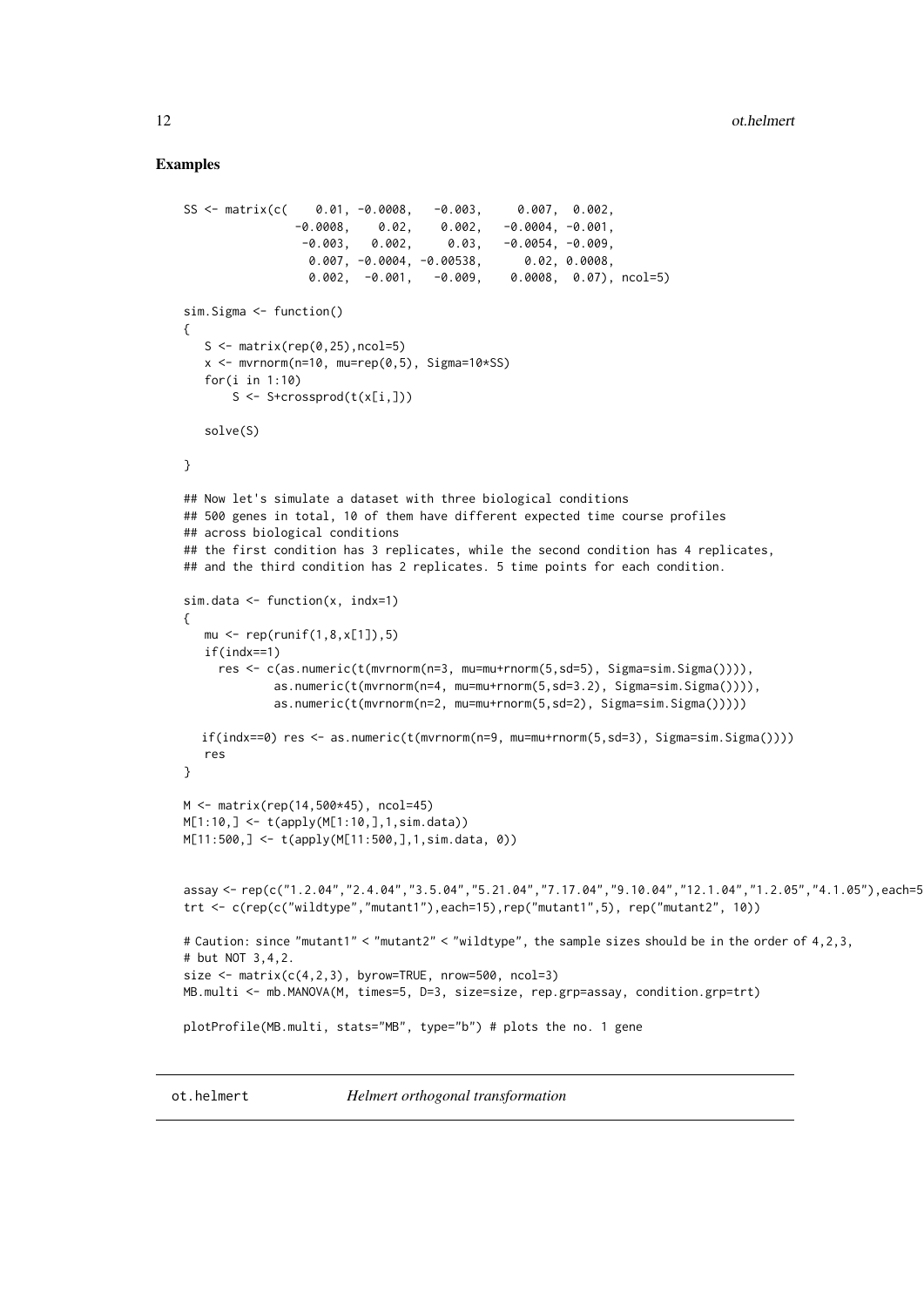#### <span id="page-12-0"></span>plotProfile that the contract of the contract of the contract of the contract of the contract of the contract of the contract of the contract of the contract of the contract of the contract of the contract of the contract

## Description

Computes the Helmert orthogonal transformation matrix.

# Usage

ot.helmert(k)

#### Arguments

k a positive integer giving the number of time points.

#### Details

This function is for internal use only and is not to be called by the user.

#### Value

a numeric matrix.

#### Author(s)

Yu Chuan Tai <yuchuan@stat.berkeley.edu>

plotProfile *Gene Temporal Profile Plot*

## Description

Plots the longitudinal temporal profile of a gene.

# Usage

```
plotProfile(object, stats=c("HotellingT2", "MB"), ranking=1, gid=NULL, gnames=NULL, desc=NULL,
type=c("p","l","b"), col=2:100, lty=1:100, pch=1:100, lwd=2, xlab="Time",
ylab="Expression", legloc=NULL, xlim=NULL, ylim=NULL, cex.main=1,...)
```
#### Arguments

| object  | a MArrayTC object.                                                                                                            |
|---------|-------------------------------------------------------------------------------------------------------------------------------|
| stats   | a character indicating which statistic the ranking is based on.                                                               |
| ranking | a numeric value giving the ranking of the gene to be plotted.                                                                 |
| gid     | an optional character giving the ID of the gene to be plotted.                                                                |
| gnames  | an optional character vector with the $ith$ element corresponds to the gene ID of<br>the $ith$ gene in object \$M.            |
| desc    | an optional character vector with the $ith$ element corresponds to the gene de-<br>scription of the $ith$ gene in object \$M. |
| type    | a character indicating the plot type, "p" for points, "1" for lines, and "b" for<br>both.                                     |
| col     | a character or numeric vector giving the colors for different biological condi-<br>tions. Default is $2:100$ .                |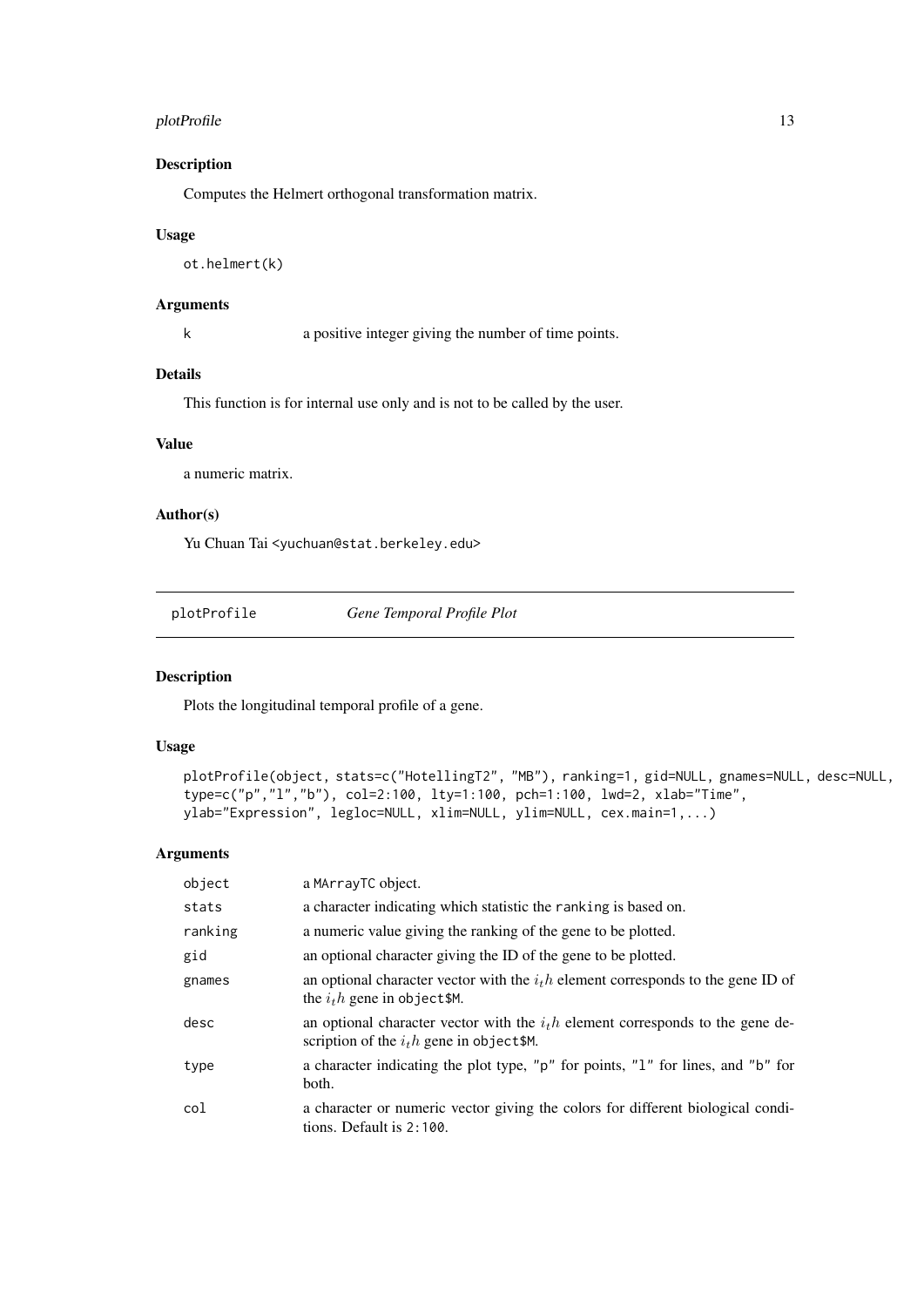<span id="page-13-0"></span>

| $1$ ty    | a character or numeric vector giving the line types for different replicates. De-<br>fault is $1:100$ .  |
|-----------|----------------------------------------------------------------------------------------------------------|
| pch       | a character or numeric vector giving the point types for different replicates. De-<br>fault is $1:100$ . |
| lwd       | optional. The default sets to 2.                                                                         |
| xlab      | character. The label for the x-axis.                                                                     |
| ylab      | character. The label for the y-axis.                                                                     |
| legloc    | an optional vector giving the location of the legend.                                                    |
| xlim      | an optional vector giving the upper- and lower-limits of x-axis.                                         |
| ylim      | an optional vector giving the upper- and lower-limits of y-axis.                                         |
| cex.main  | optional. The default sets to 1                                                                          |
| $\ddotsc$ | any other arguments passed onto plot                                                                     |
|           |                                                                                                          |

# Details

This function takes an object of MArrayTC as the input and plots the temporal profile of a single gene. The user can specify either the ranking based on stats or the gene ID of the gene to be plotted.

See [points](#page-0-0) for possible values for pch, col and cex.

See mb.long for examples.

# Author(s)

Yu Chuan Tai <yuchuan@stat.berkeley.edu>

# Description

Transforms multivariate vectors into univariate values using the Helmert matrix.

# Usage

```
univ.func(dummy, M, k, n, indx = 1)
```
# Arguments

| dummy | a numeric gene index.                                                                                       |
|-------|-------------------------------------------------------------------------------------------------------------|
| M     | a numeric matrix containing the log-values or log-ratios of a gene.                                         |
| k     | a positive integer giving the number of time points.                                                        |
| n     | a positive integer giving the number of replicates.                                                         |
| indx  | a positive integer between 1 and k, indicating which row of the Helmert matrix<br>to transform the vectors. |

# Details

This function is for internal use only and is not to be called by the user.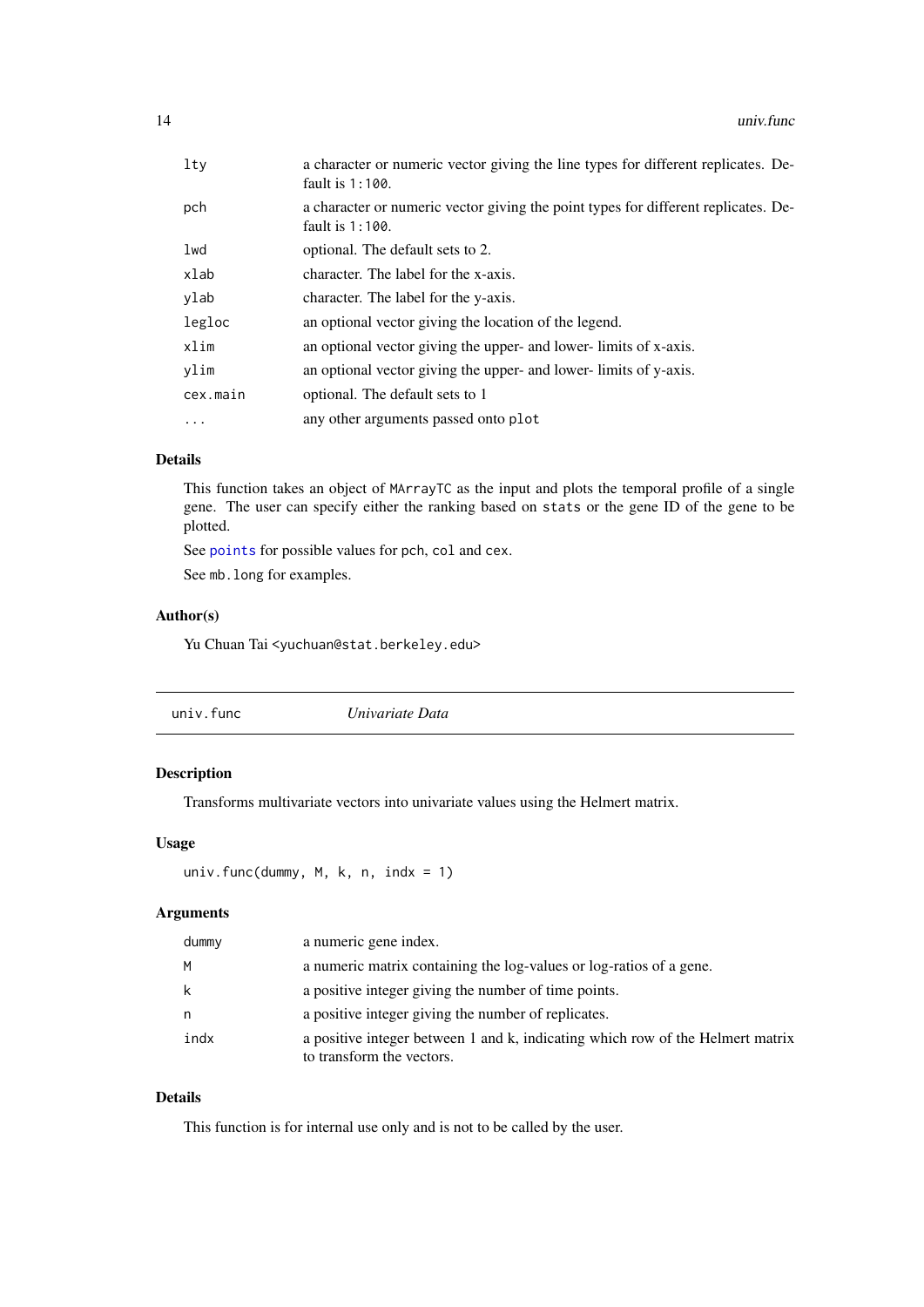#### <span id="page-14-0"></span>univ.func 15

# Value

A numeric vector with length equals to n.

# Author(s)

Yu Chuan Tai <yuchuan@stat.berkeley.edu>

# See Also

[ot.helmert](#page-11-1).